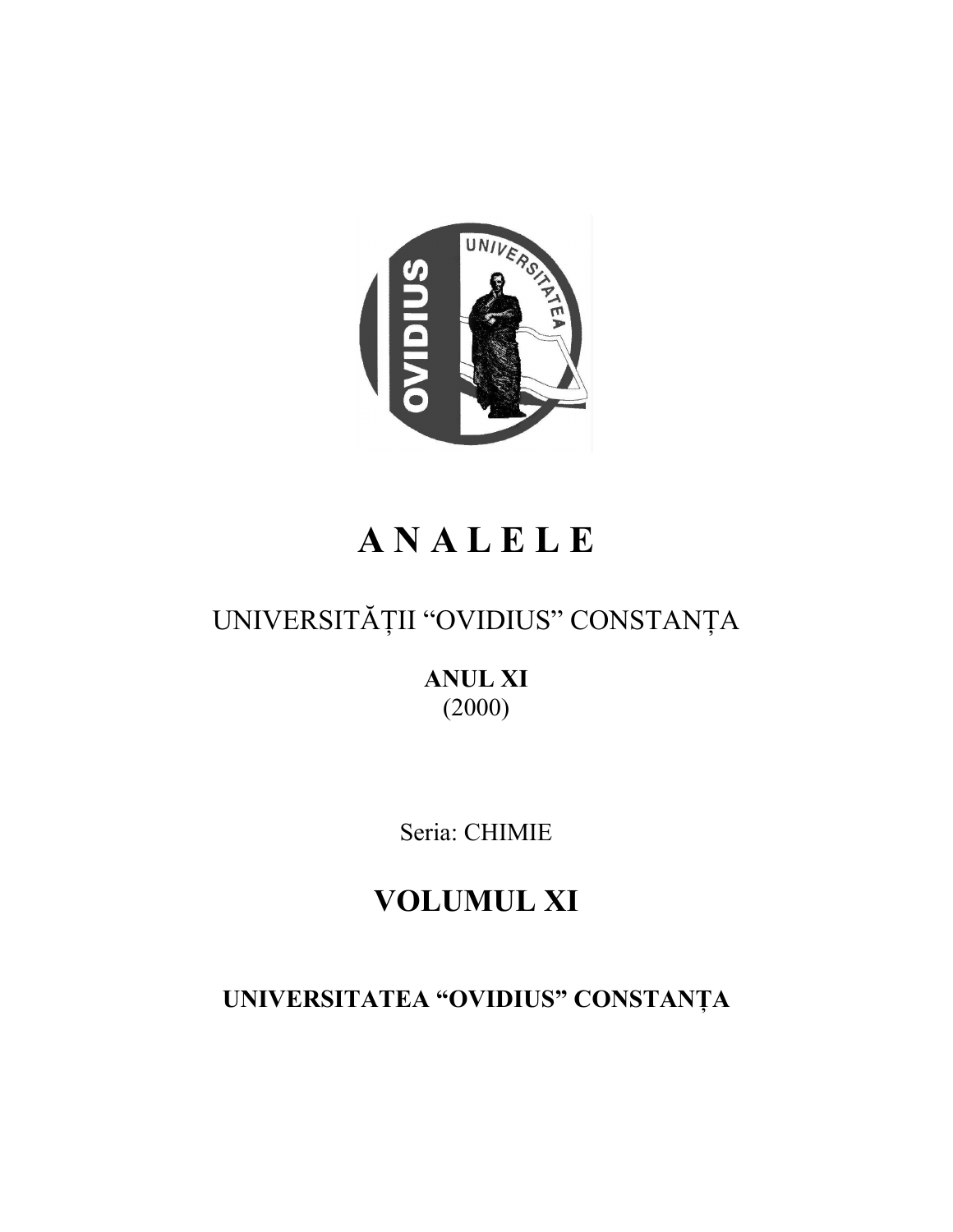# **A N A L E L E U N I V E R S I T Ă Ţ I I "O V I D I U S" C O N S T A N Ţ A**

Seria:

## **CHIMIE**

### VOL.XI

ANUL XI – 2000

*Special Edition for the National Conference "CHIMIA 2000", 13-15 April 2000, Constanta, Romania*

ISSN – 1223 – 7221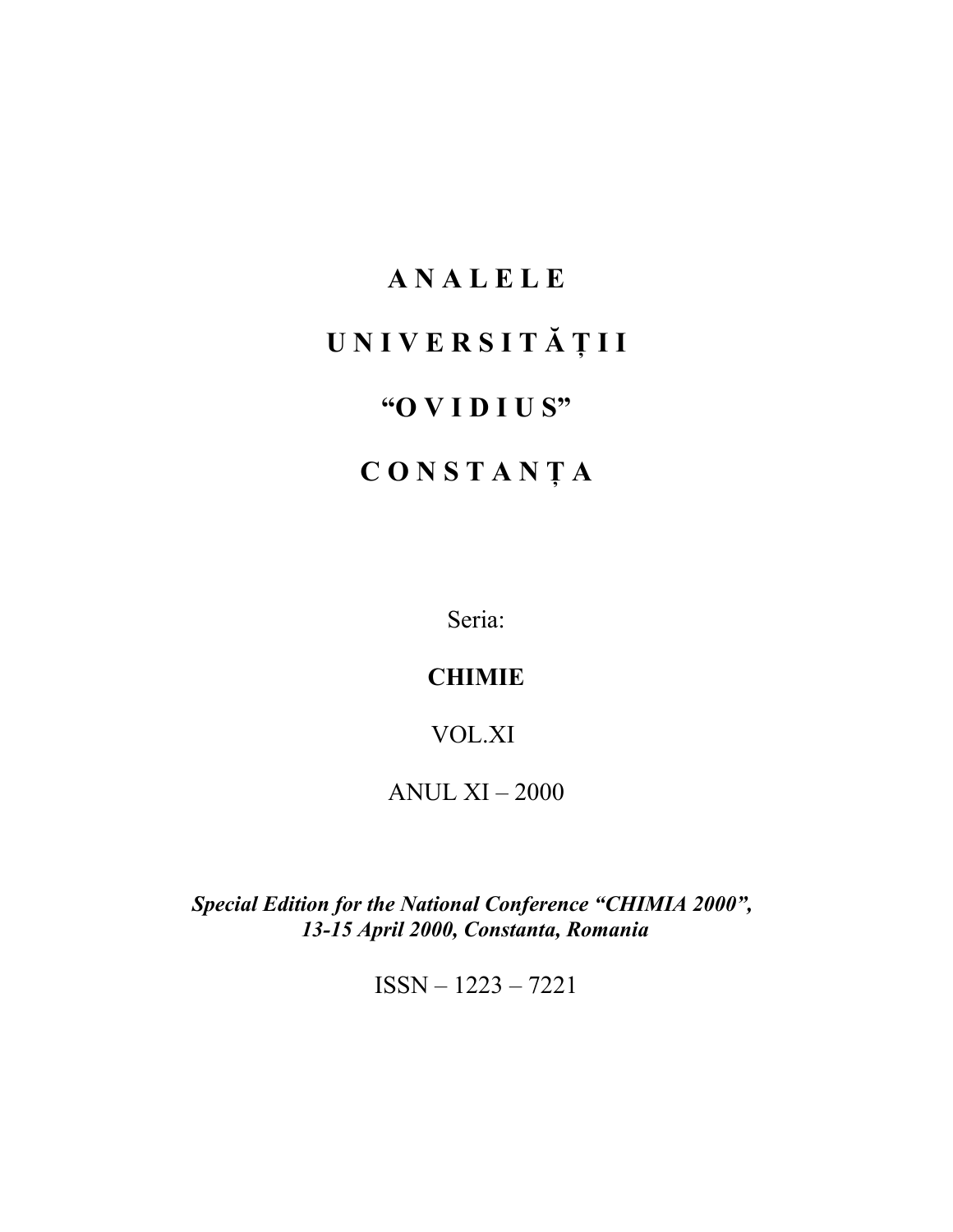#### **ANALELE UNIVERSITĂŢII "OVIDIUS "CONSTANŢA Seria CHIMIE "OVIDIUS" UNIVERSITY ANNALS OF CHEMISTRY**

#### **AIMS AND SCOPE**

Revista "Analele Universității Ovidius" Constanța seria Chimie este o revistă periodică cu referenți ce publică lucrări originale conţinând rezultate nepublicate în alte reviste. Lucrările trebuie prezentate în limba engleză. "Ovidius" University Annals of Chemistry aims to publish original unpublished papers in all branches of fundamental and applied chemistry: inorganic, analytical, biochemistry, organic, physical chemistry, technology and chemical engineering.

#### **EDITORS**

Nicolae Răşanu and Dan Mandalopol

"Ovidius" University, Faculty of Physics, Chemistry and Petroleum Technology, 124, Mamaia Blvd., 8700 RO Constanta, Romania.

#### **ADVISORY EDITORIAL BOARD**

ANDRUH Marius, University of Bucharest, RO (Inorganic Chemistry);

FĂTU Dumitru, University of Bucharest, RO (Physical Chemistry);

LECA Minodora, University of Bucharest, RO (Physical Chemistry);

MANDALOPOL Dan, "Ovidius" University of Constanţa, RO (Petroleum Technology);

PĂTRAŞCU Maximiliana, "Oil & Gas" University, Ploieşti, RO (Petroleum Technology);

RĂȘANU Nicolae "Ovidius" University Constanta, RO (Organic Chemistry);

ROŞCA Sorin "Politehnica" University of Bucharest, RO (Organic Chemistry); TĂRĂBĂŞANU-MIHĂILĂ Corneliu "Politehnica" University of Bucharest, RO (Chemical Engineering); UNGUREANU Mihaela "Politehnica" University of Bucharest, RO (Physical Chemistry); MIHĂEŞI Mirela, "Ovidius" University of Constanţa, RO (Organic and Analytical Chemistry); CARAZEANU Ionela, "Ovidius" University of Constanta, RO (Inorganic Chemistry); CHIRILĂ Elisabeta, "Ovidius" University of Constanta, RO (Analytical Chemistry).

#### **DESK EDITORS**

Elisabeta Chirilă and Ionela Carazeanu

Mail address: "Ovidius" University, Faculty of Physics, Chemistry and Petroleum Technology, Department of Chemistry, 124, Mamaia Blvd., 8700 RO Constanța, Romania; e-mail: echirila@ univ-ovidius.ro, icarazeanu@ univ-ovidius.ro.

#### **ORDERING INFORMATION**

Revista poate fi procurată prin schimb de publicații cu instituții similare din țară și străinătate; The journal may be obtained on exchange basis with similar Romanian or foreign institutions; **124, Mamaia Blvd, 8700 – RO Constantza, ROMANIA**

© 2000 Ovidius University Press. All rights reserved. Printed in Romania

This journal and the individual contributions contained in it are protected under copyright by Ovidius University Press and the following terms and conditions apply to their use:

Single photocoppies of single aeticles may be made for personal use as allowed by national copyright laws. Permission of the Publisher and payment of a fee is required for all other photocopying, including multiple or systematic copying. Permissions may sought directly from Ovidius University Press, 124 Mamaia Blvd, 8700 RO Constanța, Romania